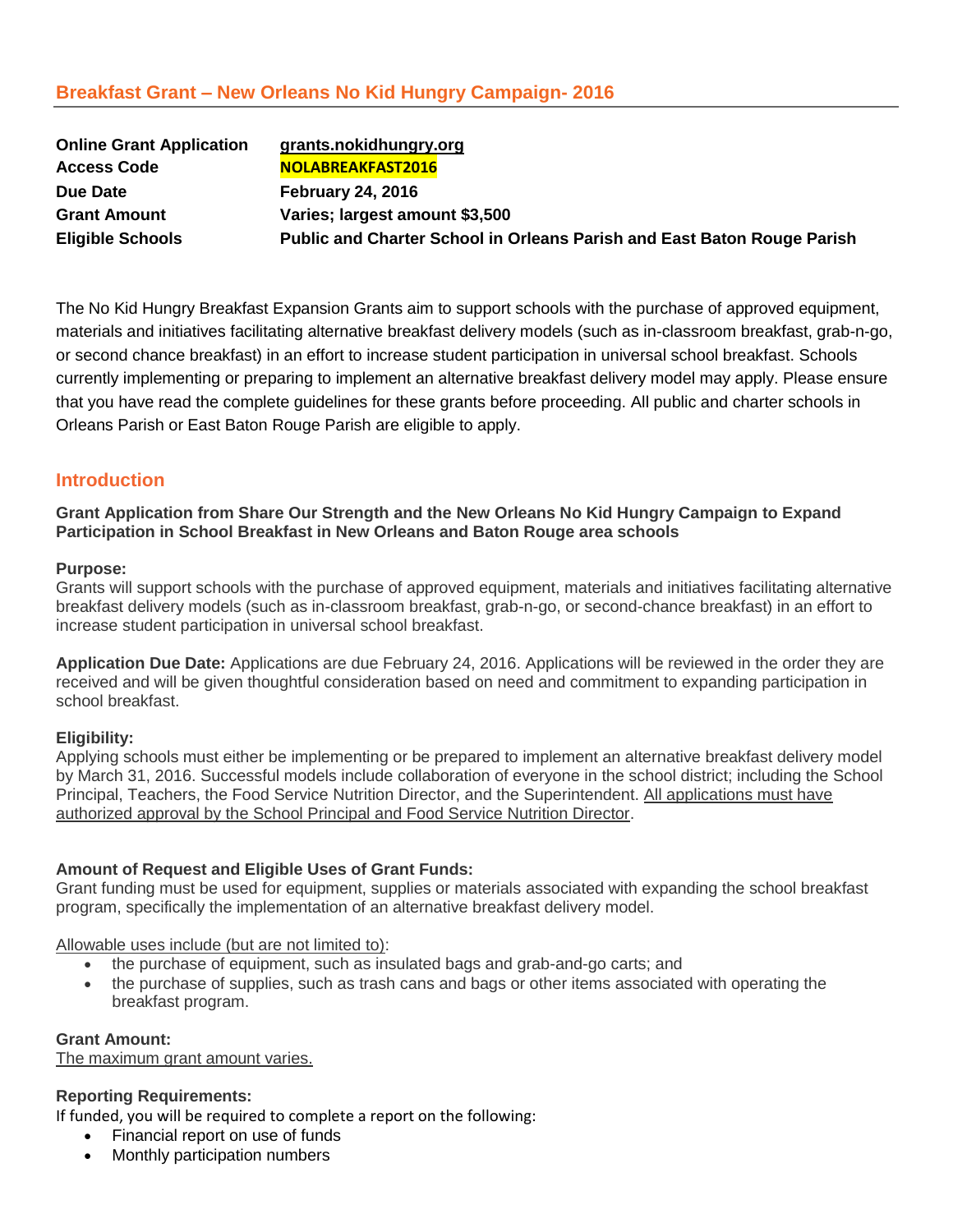• Interim and final narrative report on the successes and challenges of your program over the course of the summer

Organizations that do not submit a report will be ineligible to receive future grants from Share Our Strength.

# **Grant applications will be evaluated based on:**

- Adherence to Eligibility and Requirements guidelines
- Program sustainability beyond the grant funding period
- Growth potential for breakfast participation

# **Have questions?**

If you have any questions about the information asked for in the application or the school breakfast program in general, please contact **Rhonda Jackson, New Orleans No Kid Hungry Campaign Director, at [rjackson@strength.org](mailto:rjackson@strength.org) or Cynthia Via [cviae@strength.org](mailto:cviae@strength.org)**

If you have any technical issues with the grant application, please use the [Help Desk](mailto:grants@mmseducation.com?subject=Help%20Desk%20Inquiry%20-%20No%20Kid%20Hungry%20-%20Illinois%20Breakfast%20Grant%20Application) ([grants@mmseducation.com\)](mailto:grants@mmseducation.com) link above.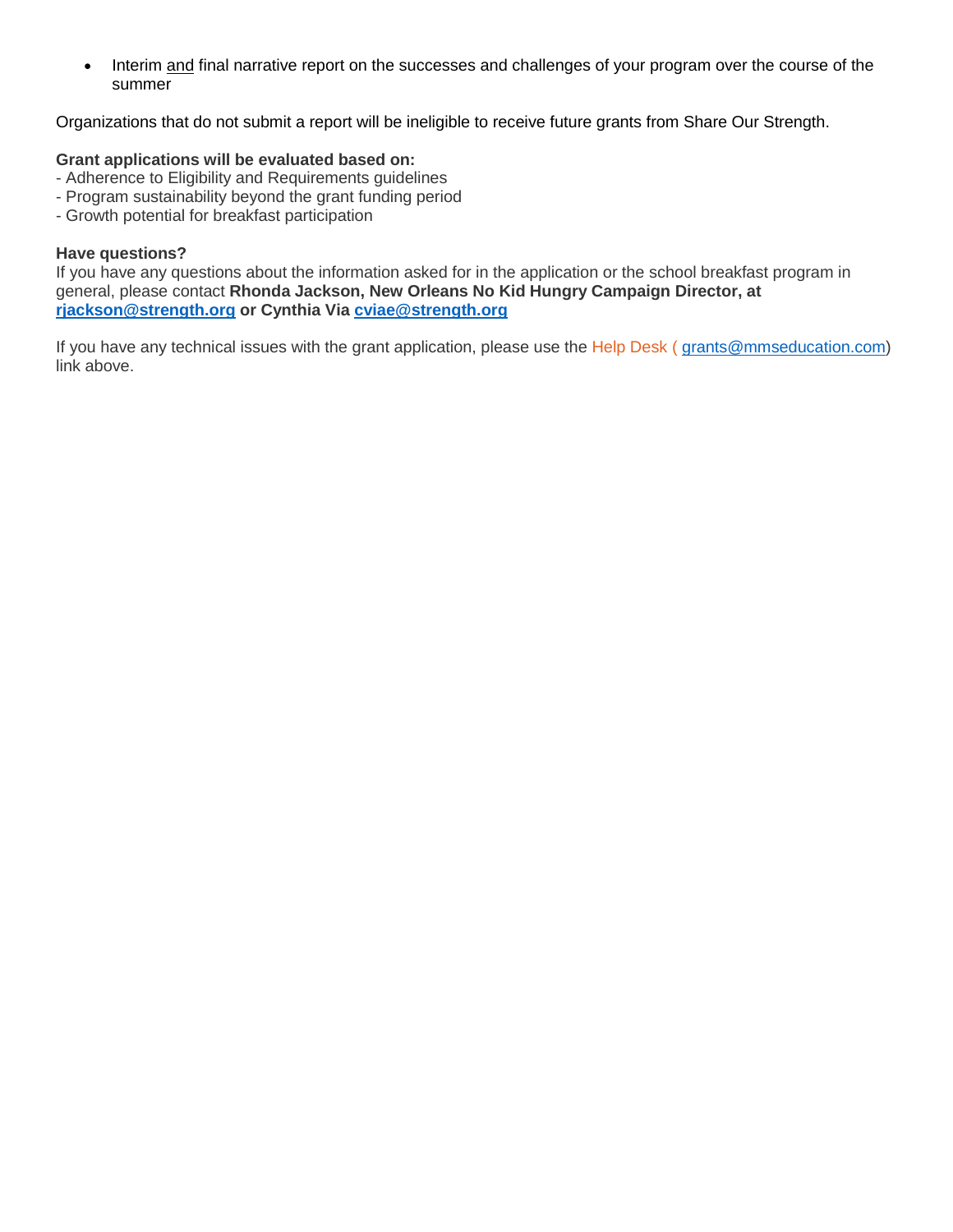## Dashboard:

#### Breakfast Grant - New Orleans No Kid Hungry Campaign 2015/16

| <b>Funding: Varies</b>                                                                                                |         | The No Kid Hungry Breakfast Expansion Grants aim to support schools with the purchase of approved             |
|-----------------------------------------------------------------------------------------------------------------------|---------|---------------------------------------------------------------------------------------------------------------|
| Due:                                                                                                                  | Rolling | equipment, materials and initiatives facilitating alternative breakfast delivery models (such as in-classroom |
|                                                                                                                       |         | breakfast, grab-n-go, or second chance breakfast) in an effort to increase student participation in universal |
| Apply                                                                                                                 |         | school breakfast. Schools currently implementing or preparing to implement an alternative breakfast delivery  |
|                                                                                                                       |         | model may apply. Please ensure that you have read the complete quidelines for these grants before             |
| <b>Contract Contract Contract Contract Contract Contract Contract Contract Contract Contract Contract Contract Co</b> |         | proceeding.                                                                                                   |

## Introduction:

## Introduction

Grant Application from Share Our Strength and the New Orleans No Kid Hungry Campaign to Expand Participation in School Breakfast

#### Purpose:

Grants will support schools with the purchase of approved equipment, materials and initiatives facilitating alternative breakfast delivery models (such as in-classroom breakfast, grab-n-go, or second-chance breakfast) in an effort to increase student participation in universal school breakfast.

### **Application Due Date:**

Please see your application invitation for the application date. To inquire about the possibility of extension, please email the program contact. Applications will be reviewed in the order they are received and will be given thoughtful consideration based on need and commitment to expanding participation in school breakfast.

#### **Eligibility:**

Applying schools must either be implementing or be prepared to implement an alternative breakfast delivery model. Successful models include collaboration of everyone in the school district; including the School Principal, Teachers, the Food Service Nutrition Director, and the Superintendent. All applications must have authorized approval by the School Principal and District Nutrition Services Director.

### Amount of Request and Eligible Uses of Grant Funds:

Grant funding must be used for equipment, supplies or materials associated with expanding the school breakfast program, specifically the implementation of an alternative breakfast delivery model.

Allowable uses include (but are not limited to):

- the purchase of equipment, such as insulated bags and grab-and-go carts; and
- the purchase of supplies, such as trash cans and bags or other items associated with operating the breakfast program.